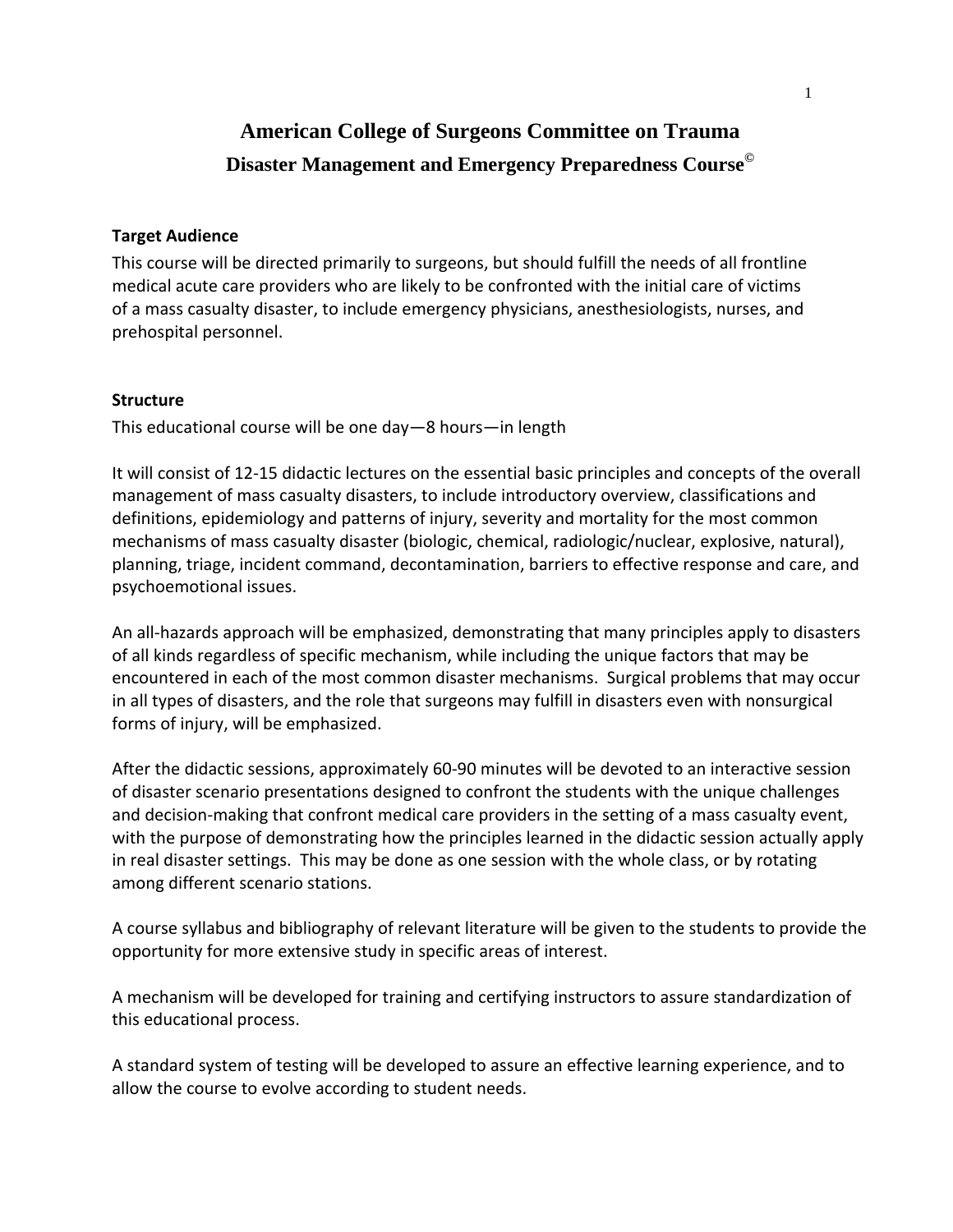#### **Core Competencies**

The following areas of knowledge and skill are essential to the delivery of an effective medical response to mass casualty disasters:

#### Disaster Planning

 Essential elements of, and participants in, a disaster plan Factors at the hospital, community and regional levels Rehearsal –hospital drills, community exercises Revision and evolution according to results of rehearsal critique/debriefing

### Disaster Epidemiology

 Classification schemes Phases of response Impediments to an effective response Documented results of actual disasters

#### Disaster Response Organization

 Incident Command Role of surgeons Crisis/consequence management Situational awareness Scene control Communications and security Search and rescue/recovery Casualty distribution Interaction of local with regional and national assets Barriers to effective response

#### Pathophysiology/Clinical Manifestations of Disaster Mechanisms

 Natural events—weather‐related, geophysical Biological agents Chemical Agents Radiological/nuclear agents Explosive agents Biodynamics of blast Blast injury Patterns of injury, severity and mortality Surgical considerations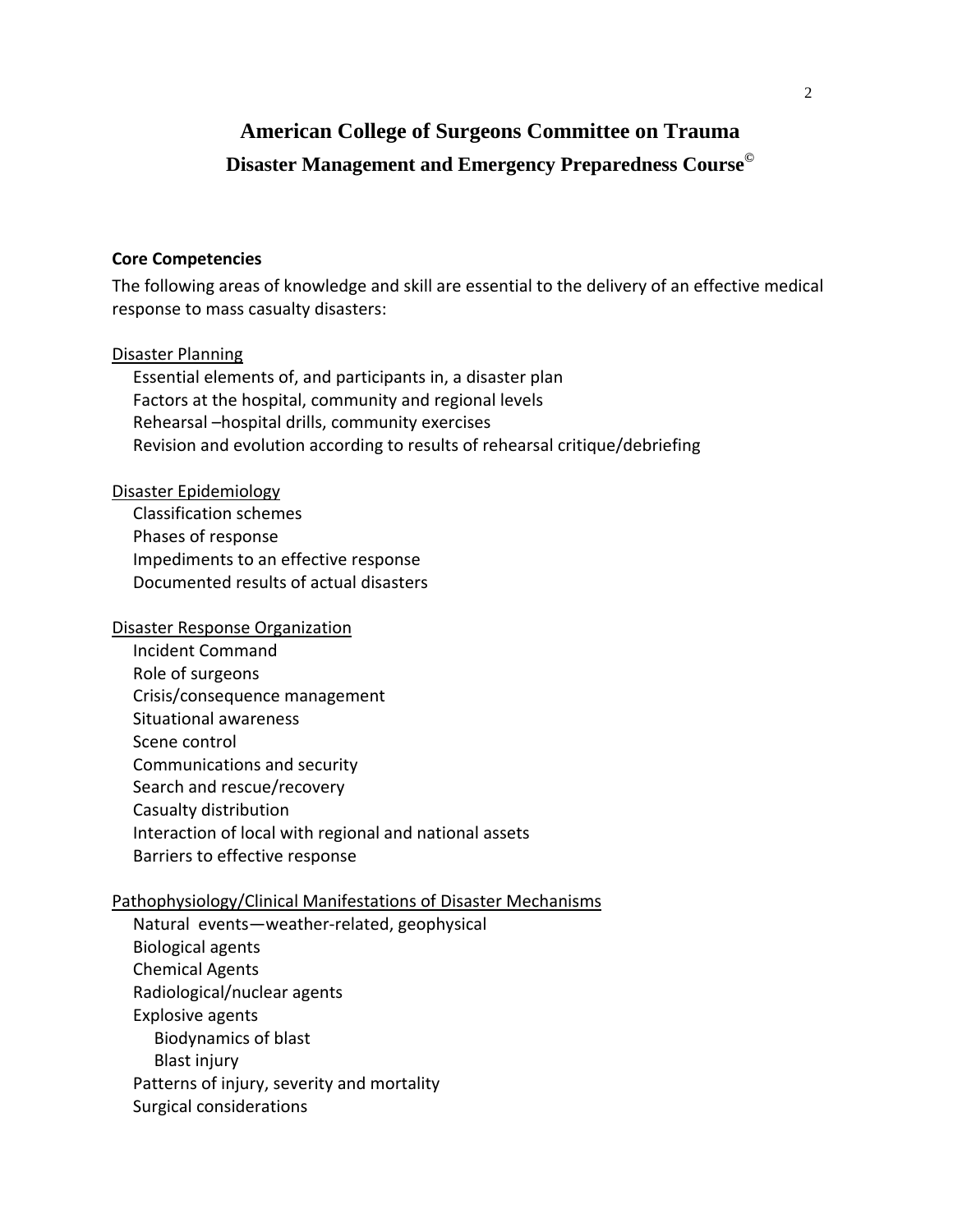## Medical Management of Disaster Casualties

 Casualty flow Surge capacity Resource allocation Triage **Categories**  Accuracy Decision‐making principles Barriers to effective care Decontamination Treatment—initial, definitive, surgeon role Record keeping—continuity of care Evacuation/secondary distribution of casualties Psychoemotional support of casualties, families, and providers

Post‐Disaster Recovery

 Psychoemotional considerations Debriefing/critique of responders Disaster plan revision Analysis and documentation of results of disaster response Dissemination/publication of results